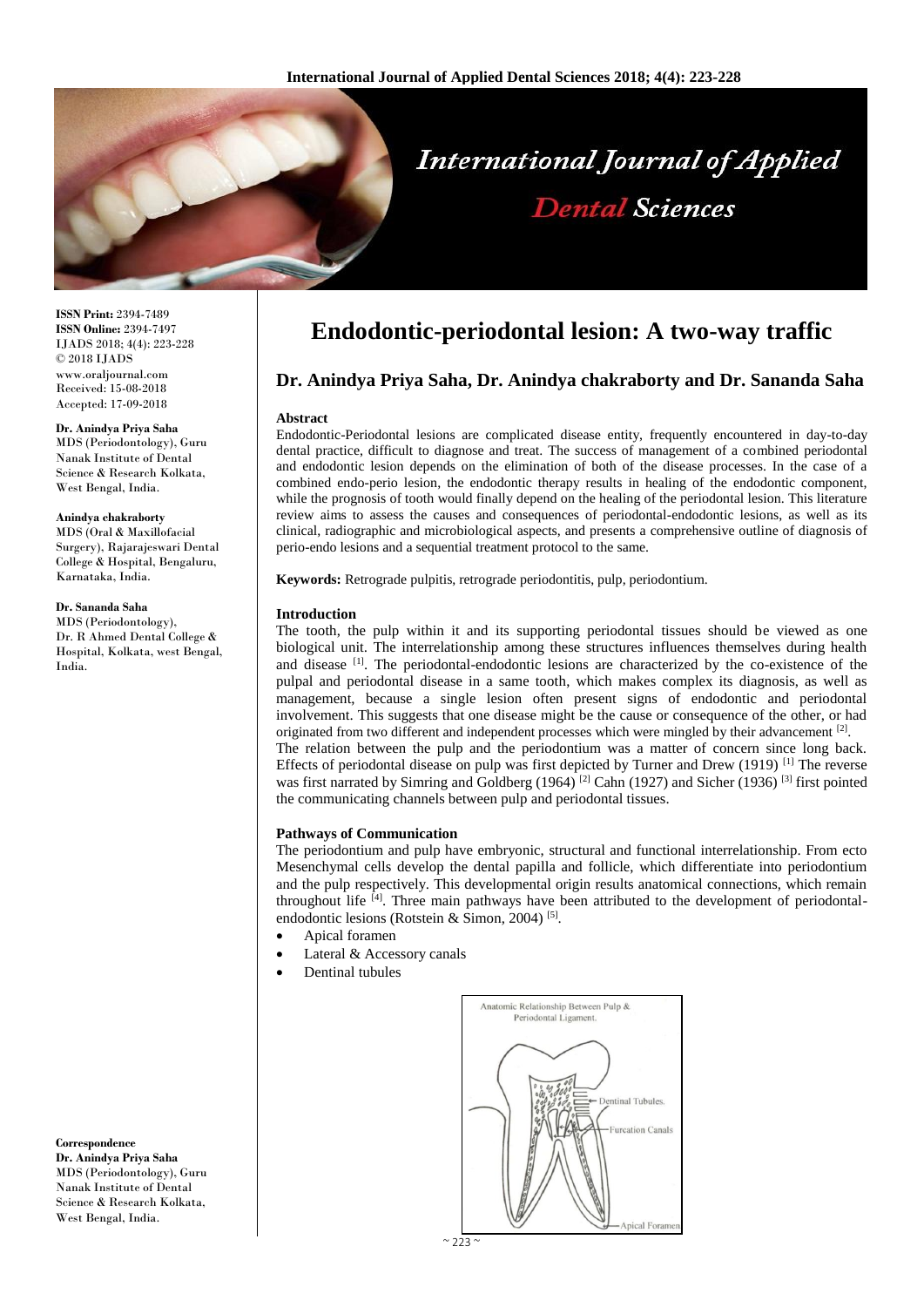The apical foramen represent the principal route of communication between pulp and periodontal ligament. Bacteria themselves, or their products, and inflammatory factors can exit through apical foramen, resulting peri-apical pathosis; or reverse happens in deep periodontal pockets.

Lateral and accessory canals present a possible route for spread of pathogens from pulp to periodontal tissues, and vice versa. De Deus (1975), studying 1140 human teeth, observed that, about 17% of all teeth presented lateral canals in apical third, about 9% in middle third and 2% in coronal third of root <sup>[3]</sup>. Gutmann (1978), studying 102 human teeth, noticed 25.50% sample presented lateral canals in furcation area alone [4] . Kirkham (1975), studying 1000 human teeth with advanced periodontal involvement, observed only 2% of lateral canals associated with periodontal pocket.

Exposed dentinal tubules, in area where dentine is devoid of cementum, can act as pathway for communication between pulp and periodontium. Exposures take place from development defects, wear defects, restorative procedures and periodontal therapies. The density of dentinal tubules varies from 15000 per Sq. mm. at C.D. Junction cervically, while 8000 near apex; to 57000 at pulpal end. Again, the diameter ranges from 1µm in periphery to 3µm toward pulp. Dentine exposure occurs at C.E. Junction in 18% of teeth in general and 25% of anterior Teeth.

Palato-gingival grooves are found in maxillary lateral incisor, extending varying distance apically from cingulam. Radiographically they appear as 'tear drop shaped area' and para-pulpal line' (dark vertical line parallel to canal). They provide funnel like area aiding into plaque retention. These are related to deep 'tubular' periodontal pocket, with localized periodontal disease, with/without pulpal pathosis, depending on their depth and extent.

# **Literature Review**

# **Pulpal Disease & Periodontal Health**

Pulpal lesion involves in inflammatory changes, causing inflammatory response of the periodontal ligament at the apical foramen and at the opening of the accessory canals  $[7]$ , resulting rapid and wide spread destruction of PDL, with the production of radiolucency peri-apically, or in the furcation or at various points along the root. This is referred to as 'Retrograde periodontitis' with signs and symptoms including deep localized periodontal pocket, purulent inflammatory exudates, angular bone loss, swelling and bleeding of the gingival tissues and increased tooth mobility. Osseous destruction involves furcal area much earlier, because of [1] greater incidence of furcal canal and  $[2]$  furcal bone, being thinner, resorbes faster (Moss, 1965).

In animal model, change in periodontal ligament were found after pulpotomy and placement of caustic agent in pulp chamber (Seltzer *et al*, 1967) [7] . Periodontal therapy of a tooth with pulpal disease and peri-apical radiolucency results in poor periodontal healing (Ehnevid *et al*, 1993) [8] . In animal model, free autogenous soft tissue graft failure rate was greater, when graft was placed over untreated teeth with diseased pulp (Perlmutter *et al*, 1987). Hence, precious preassessment of pulpal status is critical for a successful periodontal therapy.

# **Periodontal Disease & Pulpal Health**

Controversies and conflicts exist regarding the effects of periodontal inflammation on the pulp. Theoretically periodontal pathosis can adversely affect pulp, producing retrograde pulpitis (Simring & Goldberg, 1964)<sup>[2]</sup>. A greater

incidence of pulpal inflammation and degeneration was reported in periodontally involved teeth than teeth with no periodontal involvement, in a study on 85 human teeth by Bender & Seltzer (1972)<sup>[11]</sup>. Periodontal disease has seen to exert no effect on pulp until the pocket has extended to the apex (Czarnecki & Schilder, 1979); or periodontal damage has opened an accessory canal to oral environment (Rubach & Mitchel, 1965)<sup>[26]</sup>. If the microvasculature of apical foramen remains intact, pulp maintains its vitality (Langeland *et al*, 1974) [12] .

The effects of periodontal inflammation on pulp is atrophic in nature; including calcification, increase in collagen content, formation of reparative dentine and narrowing of canal spaces; or resoroptive; in addition to direct inflammatory sequel. (Mandi *et al*, 1974) <sup>[5]</sup> Root planing may exert same effects on pulp and has been shown to increase the rate of formation of reparative dentine. (Hattler & Listgarten, 1984).

# **Microbiota**

The oral cavity contains more than 600 species of microorganisms, and the gram negative anaerobic onesare directly related to both the peri-apical and periodontal lesion, among which the endodontic is less complex than periodontal pathogen<sup>[13]</sup>.

**Bacteria:** *Aggregatibacter actinomycetemcomitans, Bacteroides frosythus, Ekinella corrodens, Fusobacterium nucleatum, Porphyromonas gingivalis, Prevotella intermediate* and *Treponema denticola* are seen to exist in both endodontic and periodontal infection [12].

**Fungi:** *Candida albicans* is prevalent in both in endodontic lesion as well as sub-gingival plaque  $[6, 7]$ 

**Viruses:** Recent study indicates Cytomegalo virus, Epstein-Barr virus, herpes virus could be involved in pathogenesis of periodontal and endodontic disease [8, 9].

Kobayashi *et al*. [15] detected microorganisms common to canal and p pockets were detected from endodontic samples in 15 devitalized teeth, without caries and with periodontal advancement including: *Eubacterium* and *Fusobacterium spp*, *Porphyromonas gingivalis*, *Prevotella intermedia*, *Peptostreptococcus spp*, *Capnocytophaga spp*, *Actinomyces spp* and *Streptococcus spp*.

The similarity between the endodontic and periodontal microbiota indicates the possibility of the occurrence of cross infection between the root canal and periodontal pocket.

# **Classification of endodontic-periodontal lession**

Simon, Glick & Frank  $(1972)$ <sup>[10]</sup> classified endodonticperiodontal lesion, based upon origin of the disease and its spread, as following:

- 1. Primary endodontic lesion (when the lesion is entirely endodontic in origin)
- 2. Primary endodontic lesion with secondary periodontal involvement (when periodontal defect develops in endodontic ally affected teeth)
- 3. Primary periodontal lesion (when the lesion is entirely periodontal in origin)
- 4. Primary periodontal lesion with secondary endodontic involvement (when endodontic problem arises in periodontally diseased teeth)
- 5. True combined lesion (when both endodontic and periodontal disease develop independently and unite)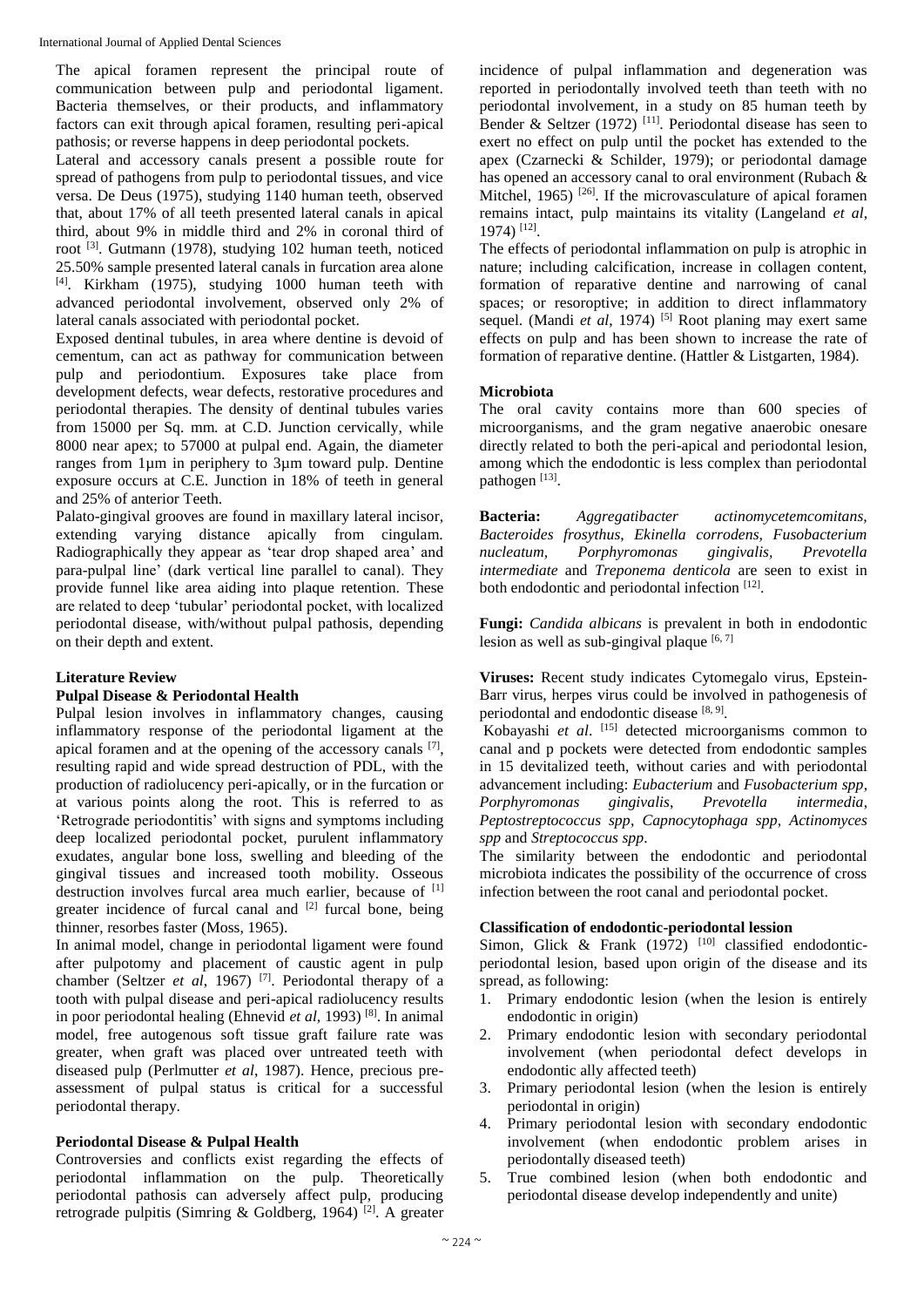Stock (1988) [11] modified Simon *et al* classification and omitted Class V lesions as he argued that both Class II and Class IV lesions become combined lesion in advanced stage. Similarly, one can argue on including 'primary periodontal lesion' in the classification

Khalid Al-Faujan (2014) modified the primary endodontic lesions, *'since it has no periodontal relationship;* and proposed a new endo-periodontal interrelationship classification as follows [12]:

- 1. Retrograde periodontal disease
- a) Primary endodontic lesion with drainage through periodontal ligament
- b) Primary endodontic lesion with secondary periodontal involvement
- 2. Primary periodontal lesion
- 3. Primary periodontal lesion with secondary endodontic involvement
- 4. Combined endodontic-periodontal lesion
- 5. Iatrogenic periodontal lesion

Here, the primary endodontic lesion with/without periodontal involvement secondarily is referred as retrograde periodontitis, (as such periodontal disease begins from apex and then extends coronally- just reverse to common periodontal disease).

Weine  $(1982)$  <sup>[13]</sup> presented a different classification depending on clinical presentation as follows:

- 1. Symptoms clinically and radiographically simulate periodontal disease, but are in fact owing to pulpal lesions.
- 2. That has both pulpal and peri-apical disease and periodontal disease concomitantly
- 3. That has no pulpal disease but requires endodontic therapy plus root amputation in order to gain periodontal healing
- 4. Symptoms clinically and radiographically simulate pulpal and peri-apical disease but in fact has periodontal origin.

Grossman (1988) followed the oldest classification by Oliet and Pollock (1968) and classified the endo-perio lesions according to treatment need, as follows:

# **1. Teeth requiring endodontic therapy only – it includes**

- a) Necrotic pulp and peri-apical lesion with/without sinus tract
- b) Chronic peri-apical abscess with sinus tract passing through a/a.
- c) Root fracture
- d) Root resorption
- e) Replnatation
- f) Intentional endodontic therapy
- g) Radisectomy
- h) Incomplete closure of apex

# **2. Teeth requiring periodontal therapy only – it includes**

- a) Occlusal trauma causing reversible pulpitis
- b) Occlusal trauma plus inflammation of gingiva resulting in pocket
- c) Overzealous periodontal therapy causing pulpal sensitivity
- d) Deep and extensive infra-bony pocket, extending beyond apex, sometimes coupled with root desorption, yet with a vital pulp.

## **3. Teeth requiring both endodontic-periodontal procedures – it includes:**

- a) Any type 1 lesion causing irreversible reaction to  $a/a$ , and hence require periodontal therapy
- b) Any type 2 lesion causing irreversible reaction to pulp, and hence require endodontic therapy

World workshop for classification of periodontal diseases (1999) (14) has presented a new classification depending on origin of disease as follows:

- a) Endodontic-periodontal lesion
- b) Periodontal-endodontic lesion
- c) Combined lesion

# **Primary Endodontic Lession**

## **Pathogenesis**

- o It arises as sequel of pulpitis from dental caries, wear defects, trauma and fracture.
- o A primary endodontic lesion presents a necrotic pulp and a chronic peri-apical abscess with a sinus tract draining through periodontal ligament space or gingival sulcus.

# **Clinical Features**

- o The lesion presents 'isolated' periodontal problem in relation to the affected tooth only, without a generalized periodontal disease.
- o H/O pulpitis.
- o A sinus tract, originating from apex, is often present in sulcus.
- o Negative pulp vitality test.

# **Treatment**

- o Endodontic therapy must be performed in multiple appointment, to revaluate healing process between the beginning and completion of treatment.
- o Periodontal therapy isn't required usually.

## **Prognosis**

- o They exhibit good prognosis. Radiographic and clinical healing occurs rapidly.
- o A sinus tract heals soon after canal debridement. Healing completes within 3-6 months.

# **Primary Endodontic Lesion with Secondary Periodontal Involvement**

## **Pathogenesis**

- o It arises when periodontal problem develops on teeth with PEL.
- o If the primary endodontic lesion with a sinus tract isn't detected and hence, treated early; plaque and calculus is often deposited in draining sinus tract; creating a secondary periodontal problem

## **Clinical Features**

- o Negative pulp vitality test.
- o Presence of plaque and calculus, in the way of sinus tract.

# **Treatment**

# o **Endodontic therapy**

o Periodontal therapy – should not be employed until complete debridement of canal is achieved.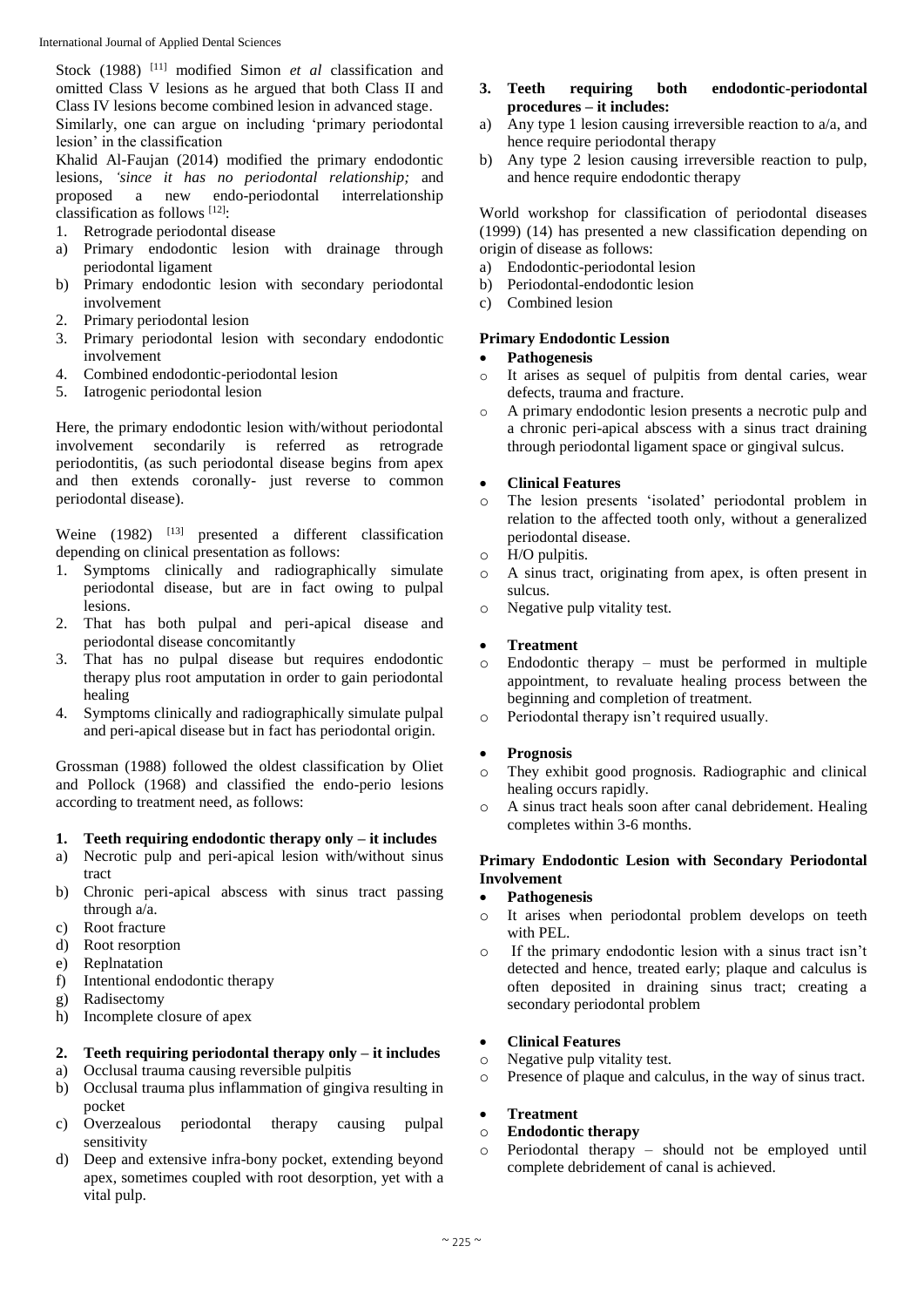## **Prognosis**

- o Prognosis of endodontic therapy is usually predictable.
- o Regeneration of periodontal tissue depends upon the extent of tissue destruction.

# **Primary Periodontal Lesion**

# **Pathogenesis**

- o The lesion develops as sequelae of progressing periodontal problem extending to the apex.
- o Plaque represents the prime etiologic factor.

# **Clinical Features**

- o Patient presents with generalized chronic periodontitis, sometimes having a sinus tract, with periodontal probing even extending to apex of the affected tooth, showing no pulpal exposure through caries/trauma/fracture. Patient can experience minimal or no pain.
- o Positive pulp vitality test.

# **Treatment**

- o Surgical/ non-surgical periodontal therapy.
- o Re-evaluation must be done periodically to check for retro-infection of pulp.

# **Prognosis**

The prognosis is entirely dependent on periodontal therapy and hence, extent of periodontal damage.

# **Primary Periodontal Lesion with Secondary Endodontic Involvement**

## **Pathogenesis**

- o It arises as retro-infection of pulp, when periodontal lesion extends to apex.
- o It may also follow the path through a lateral canal. Cervical abrasion and SRP also can add to such problem.

# **Clinical Features**

o Negative/ altered pulp vitality test (as pulp can be necrotic/ partially vital, especially in multi-rooted teeth)

# **Treatment**

- o Surgical/ non-surgical periodontal therapy
- o Endodontic therapy

# **Prognosis**

- o The prognosis depends upon periodontal therapy and hence, extent of periodontal damage.
- o Healing of peri-apical lesion isn't predictable owing to periodontal communication

## **True Combined Lesion**

# **Pathogenesis**

- o Here pulpal and periodontal lesions develop and unite independently.
- o It develops when an endodontic lesion progressing coronally joins with a pre-existing periodontal defect progressing apically.

# **Clinical Features**

- o Features are similar to that of primary periodontal lesion. In addition, there must be some caries, trauma, fracture, wear defects, deep restoration or history of endodontic therapy. So patient often has severe pain.
- o Negative pulp vitality test.

# **Treatment**

- o Endodontic therapy and periodontal therapy.
- o Root resection can be in need with regenerative therapy.

# **Prognosis**

- o Prognosis of lesion is related to extent of periodontal damage.
- o Though response of endodontic therapy is predictable, the tooth shows hopeless prognosis, if majority of osseous support is lost from periodontal lesion.

# **Diagnosis**

The correct diagnosis of the periodontal-endodontic lesions is fundamental to set the treatment plant and asses the prognosis. Diagnosis of primary endodontic disease and primary periodontal disease usually present no clinical difficulty. In primary periodontal lesion, the pulp is vital and responds to pulp vitality test. In primary endodontic lesion, the pulp is infected and non-vital and doesn't respond.

However, primary endodontic disease with secondary periodontal involvement, primary periodontal disease with secondary endodontic involvement, or true combined diseases are clinically and radio graphically very similar <sup>[1]</sup>. Accurate diagnosis can be achieved by detailed history taking

According to the studies of Goldman and Schildert<sup>[22]</sup>, cases of caries, traumas, defective restorations and wear defects, which can develop a pulp necrosis, indicate the endodontic origin of the lesion. Absence of these and presence of calculus, plaque, inflammation of marginal tissue and generalized perioddontitis, indicate periodontal lesion [23].

## **Treatment Sequence**

Before the doing an advanced restorative treatment for an endodontic-periodontal lesion, the prognosis of the involved tooth should be evaluated thoroughly. Whether there is a functional need for the tooth, whether the tooth is restorable after the lesion will heal and whether the patient is suitable for a lengthy, costly and invasive treatment are crucial factors that should be taken into account. If any of those appears negative, extraction is the treatment of choice [15].

When the pulp is non-vital and infected, conventional endodontic therapy alone will resolve the lesion. Endodontic surgery is not necessary, even with the presence of large periradicular radiolucency's and abscesses, but can be of need when large peri-apical radiolucency remains even after the non-surgical endodontic therapy. Johnson and Orban showed that periodontal disease that remained after unsuccessful endodontic therapy cleared up after successful endodontic therapy  $[31]$ .

If primary endodontic lesions persist, despite extensive endodontic therapy, thenit may also have secondary periodontal involvement or it can be a true combined lesion. Hiatt and Amen suggested that persistent periodontal disease resolves only after definitive periodontal therapy is accompanied by successful endodontic therapy [33].

In case of secondary periodontal involvement, rootcanal treatment is employed immediately and the cleaned and shaped canal is filled with calcium hydroxide paste, which has anti-microbial, anti-inflammatory and proteolytic property, inhibiting resorption and favouring repair. It also prevents periodontal contamination of instrumented canals via patent channels connecting the pulp and periodontium, before periodontal treatment removes the contaminants. Treatment results should be evaluated after two to three months and only then should periodontal treatment be considered.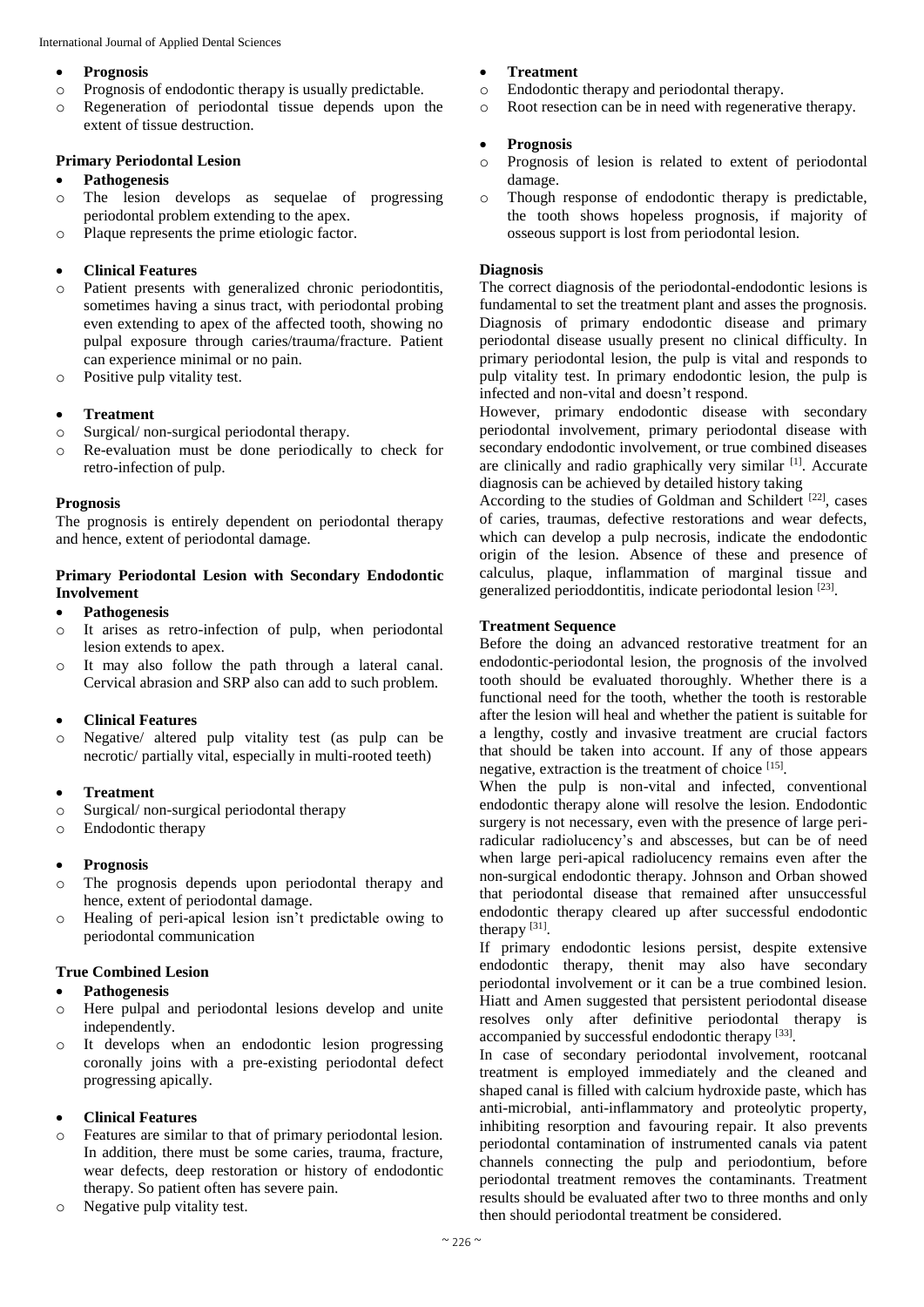Primary periodontal lesions should be treated first by nonsurgical periodontal therapy. Periodontal surgery, in the form of pocket surgery and ressective and regenerative procedure, is required for deeper pockets and angular bone defects.

Periodontal lesions with early secondary endodontic involvement presents with reversible pulpal hypersensitivity, which can be treated purely by periodontal therapy. Periodontal procedure removes noxious stimuli, and subsequent secondary mineralization of dentinal tubules allows the resolution of hypersensitivity. If pulpitis is irreversible, root canal treatment is carried out, followed by periodontal treatment. Decision of periodontal surgery depends upon destruction of periodontal structure

True combined lesions are treated initially as for primary endodontic lesions with secondary periodontal involvement. Root resection or hemi-section often yields good prognosis following palliative periodontal therapy and root canal treatment to root to be saved

Iatrogenic lesions like perforation during root canal treatment or preparation of the canal for post and core, require a surgical approach or sealing with a ZOE, GIC, or MTA immediately.

The prognosis can also be improved by enhancing bony support, achieved by regenerative procedure like GTR [32]. These advanced treatment options are based upon responses to basic periodontal and endodontic therapy over along time period.

# **Discussion**

It is evident that both the pulp and the periodontium are closely linked together, through the apical foramen, accessory canals, and dentinal tubules of the root, and one can interfere on the integrity of the other. Though the effect of pulpal disease on periodontal health is well established, reverse evokes controversy and conflicts till today.

Authors like Ribach and Mitchell<sup>[26]</sup> affirmed that the periodontal disease affects the pulp through accessory canals in the furcation and apical foramen. Adriaens *et al*. [27] reported that the bacteria coming from the periodontal pockets can infect the pulp through the dentinal tubules during aggressive periodontal therapy.

Seltzer *et al.* <sup>[7]</sup> contraindicated this idea, because even with the removal of the cementum during SRP in vital teeth, the pulp tissue will be protected against the harmful agents through forming reparative dentin. Moreover, a dentinal fluid move towards the exterior protecting against the diffusion of bacterial toxins from the dentinal surface.

Langeland *et al*. opined that the pulp would be affected by the periodontal disease only when the apical foramen is involved [12], which was supported by Czarnecki and Schilder too.<sup>[6]</sup>

Treatment and prognosis of primarily endodontic and primarily periodontal disease are very straightforward. However, the most guarded prognosis is experienced with true combined lesions, and the treatment is more complex. Endodontic therapy is usually more predictable and employment before periodontal procedures imparts better effect on periodontal healing, and the prognosis largely rests with the severity and extent of the periodontal damage and the efficacy of periodontal therapy.

# **Conclusion**

Based on the literature review, it can be concluded that differentiating the origins of the periodontal-endodontic lesions, including all possible routes of communication between the pulp and the periodontium, is of extreme importance to a dentist. Through this knowledge, the dentist would obtain the correct diagnosis and treatment plan, achieving greater chances of success in the management of the periodontal-endodontic lesions.

# **References**

- 1. Turner JH, Drew AH. Experimental injury into bacteriology of pyorrhea*.* Sl Proc, R Soc Med (Odontol), 1919; 12:104.
- 2. Simring M, Goldberg M. The pulpal pocket approach: retrograde periodontitis, sl: J Periodontol, 1964; 35:22.
- 3. Frequency location and direction of lateral, secondary and accessory canals. QD, De Deus. S.l.: J Endod, 1975; 1:361-366.
- 4. FA, Mandi molars JL, Gutmann. Prevalence, location, and patency of accessory canals in the furcation region of permanent. sl: Journal of Periodontol., 1978; 49(1):21-26.
- 5. Histological study of the pulp changes caused byperiodontal disease. sl: J Br Endod Soc, 1972; 6:80-2.
- 6. Hannula J, Saarela M, Alaluusua S, Slots J, Asikaainen S. Phenotypic and genotypic characterization of oral yeasts from Finland and the United States. s.l.: Oral Microbiol Immunol. 1997; 12:358-365.
- 7. Slots J, Rams TE, Listgarten MA. Yeasts, enteric rods and pseudomonas in the subgingival flora of severe adult periodontitis. sl: Oral Microbiol Immunol., 1988; 3:47- 52.
- 8. Sabeti M, Simon JH, Nowzari H, Slots J. Cytomegalo virus and Epstein-Barr virus active infection in periapical lesions of teeth with intact crowns. s.l.: J Endod. 2003; 29:321-323.
- 9. Contreras A, Nowzari H, Slots J. Herpes viruses in periodontal pocket and gingival tissue specimens. sl: Oral Microbiol Immunol. 2000; 15:15-18.
- 10. Simon P, Jacobs D. The so-called combined periodontalpulpal problem. sl: Dent Clin North Am, 1969; 13:45-52.
- 11. JJ, Stock CJ. Messing. The Endo-Perio Lesions: in A color Atlas of Endodontics. sl: Wolf Medical Publication Ltd; Singapore, 1988.
- 12. Al-Fouzan Khalid S. A New Classification of Endodontic-Periodontal Lesions. sl: International Journal of Dentistry, 2014.
- 13. FS, Weine. Endodontic periodontal problem in endodontic therapy, 3rd ed. sl: CV. Mosby Co; Toronto, 1982.
- 14. Development of a classification system for periodontal diseases and conditions; Annals of Periodontology. Armitage GC. sl: Annals of Periodontology, 1999, 4(1).
- 15. Raja Sunitha V. *et al.* The periodontal endodontic continuum: A review. J Conserv Dent, Apr-Jun 2008, 11(2).
- 16. Storrer *et al.* How to diagnose and treat periodontal endodontic lesions? sl: RSBO, 2012; 9(4):427-33.
- 17. Wali Peeran Syed, *et al.* Endo-Perio Lesions. sl: international journal of scientific & technology research, may 2013, 5:2.
- 18. Mandel E, Machton P, Torabinejad M. Clinical diagnosis and treatment of endodontic and periodontal lesions. sl. Quintessence Int, 1993; 24:135-9.
- 19. Rotstein I, Simon JH. Diagnosis, prognosis and decision making in the treatment of combined periodontalendodontic lesions. sl: Periodontol 2000, 2004; 34:265- 303.
- 20. Czarnecki RT, Schilder H. A histologic evaluation of the human pulp in teeth with varying degrees of periodontal disease. sl: J Endod. 1979; 5:242-53.